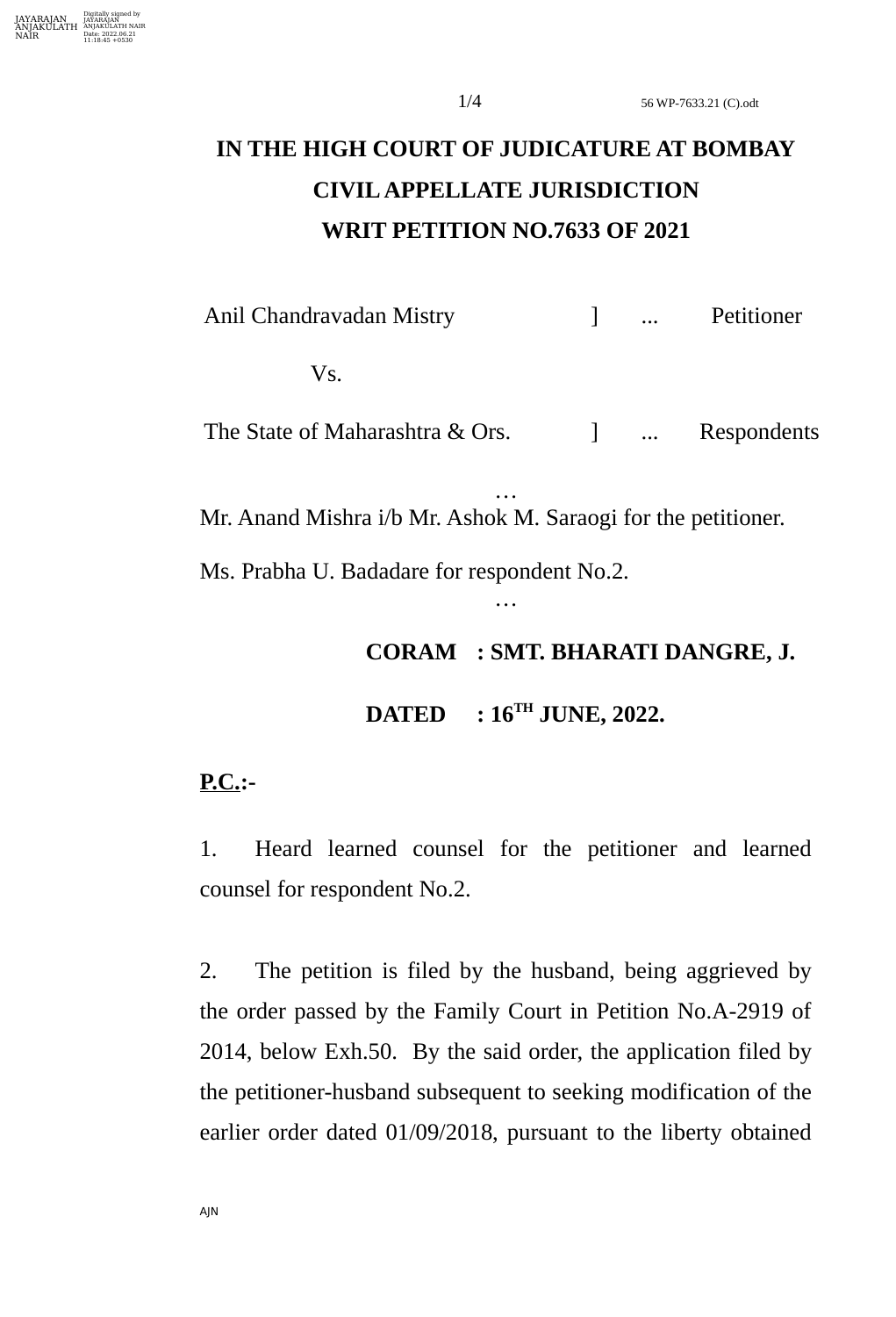from this court on 04/01/2021, in Writ Petition No.13733 of 2018 came to be rejected.

3. The marital discord between the husband and the wife, need not be gone into, in order to determine the legality of the impugned order. Suffice it to note that, out of the wedlock, one son and one daughter were born and both are, now major. The respondent-wife filed an application under Section 24 of the Hindu Marriage Act for maintenance *pendente lite* and by order dated 01/09/2018, the application came to be allowed and the husband was held liable to pay an amount of Rs.25,000/- per month towards maintenance of his daughter, who was major, from 17/07/2015 till final disposal of the main petition.

4. Being aggrieved by the said order, the petitioner has approached this court by filing Writ Petition No.13733 of 2018 and on 04/01/2021, sought its withdrawal with liberty to move for modification of the impugned order before the Family Court based on the subsequent developments.

5. Liberty as sought for, was granted and resultantly, he moved an application, Exh.-50, seeking modification of the order dated 01/09/2018 by pleading that his daughter is major and completed her education and she is working and earning sufficiently for her own maintenance.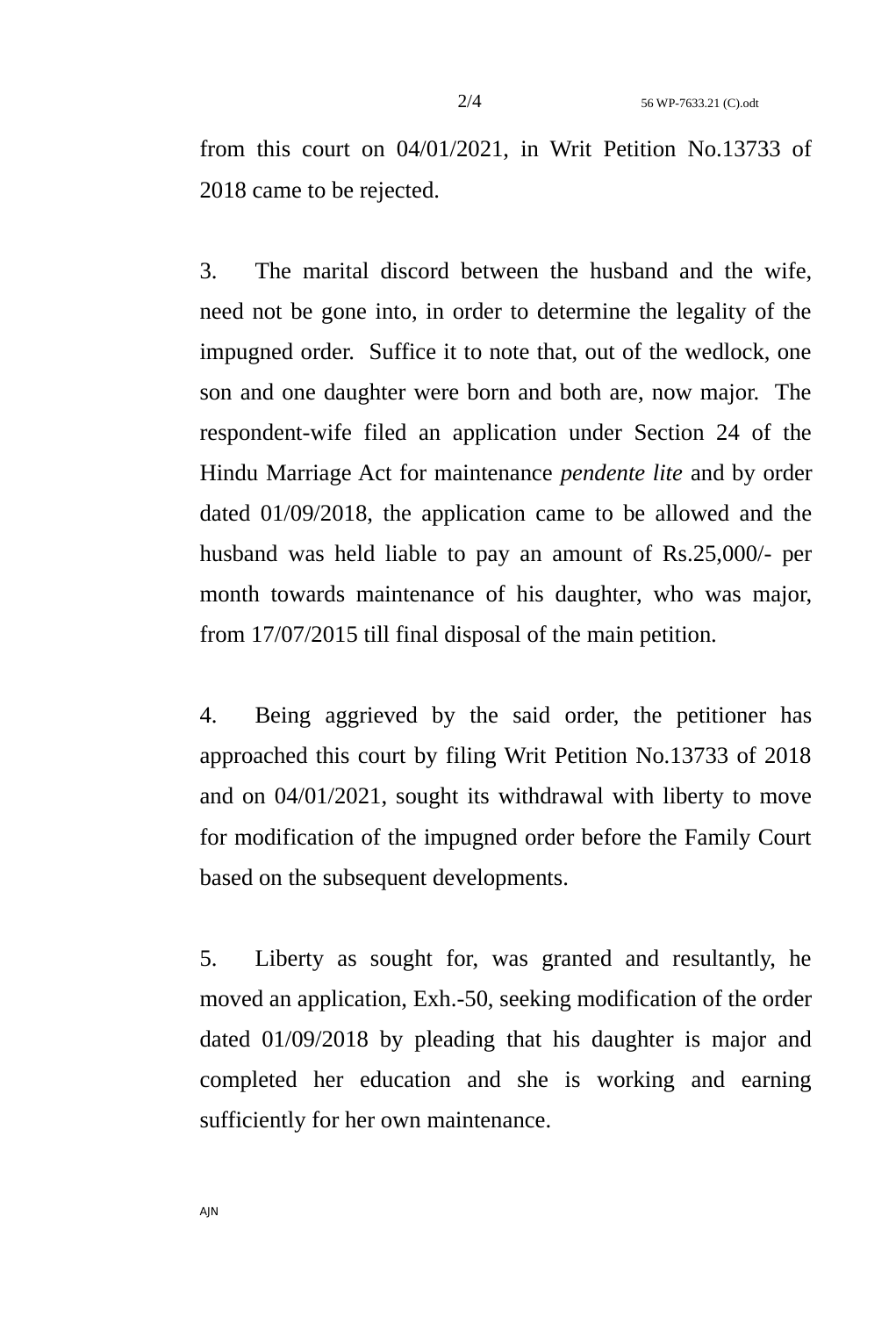6. Learned Judge while considering the said application, considered order dated 04/01/2021 as nub of the issue by recording that the withdrawal of the petition was sought with liberty to file an application for modification based on the "subsequent developments". Considering the aspect that what are the "subsequent developments", learned Judge of the Family Court recorded that the settled position of law is to the effect that even when a daughter becomes major, she is entitled for maintenance from her father till her marriage and, as can be seen from the provisions of Section 24 of the Hindu Marriage Act, there is no embargo for the maintenance not being paid by the father in favour of the daughter, who is major. As far as the second ground for modification is concerned, it is to the effect that she on her own, earns a handsome income from her modeling career. After considering the evidence placed on record being, the printed copies of the photographs posted by his daughter in the social media like instagram and her instagram biography, where she has claimed that she earns an income of Rs.72 lakhs to Rs.80 lakhs, learned Judge, in my considered opinion, has rightly recorded that the photographs of instagram and her instagram biography is not sufficient to hold that she has independent and sufficient income.

7. It is well known fact that it is the habit of the youth of today, to project a glossy picture and posting the same in the social media though its contents may not be always true. Since